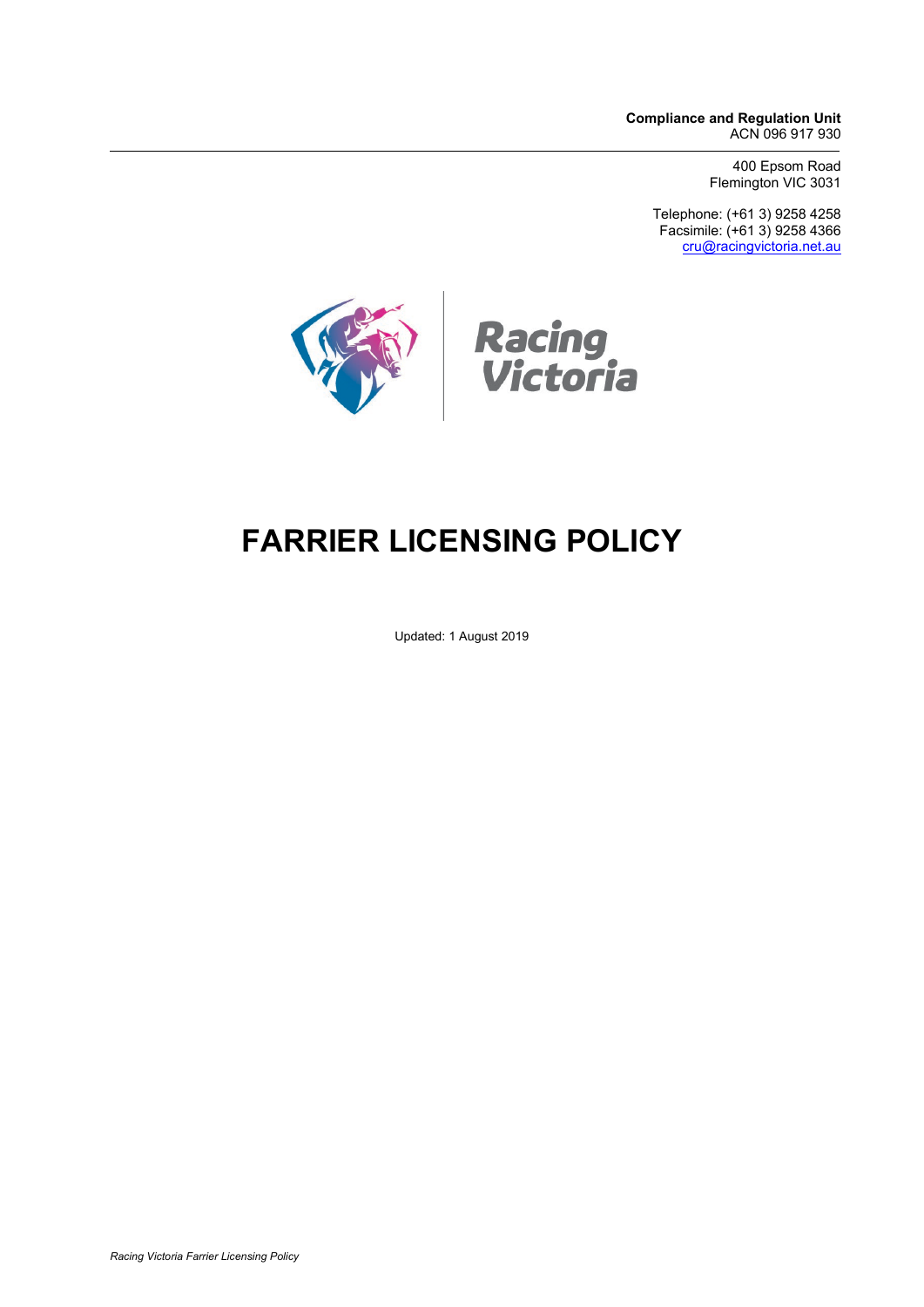## **CONTENTS**

| 1.  |                                                          |
|-----|----------------------------------------------------------|
| 1.1 |                                                          |
| 1.2 |                                                          |
| 2.  |                                                          |
| 2.1 |                                                          |
| 2.2 |                                                          |
| 3.  | GENERAL REQUIREMENTS FOR THE GRANT OF FARRIER LICENCES 3 |
| 3.1 |                                                          |
| 3.2 |                                                          |
| 3.3 |                                                          |
| 3.4 |                                                          |
| 4.  |                                                          |
| 5.  |                                                          |
| 5.1 |                                                          |
| 5.2 |                                                          |
| 5.3 |                                                          |
| 6.  |                                                          |
| 6.1 |                                                          |
| 6.2 |                                                          |
| 6.3 |                                                          |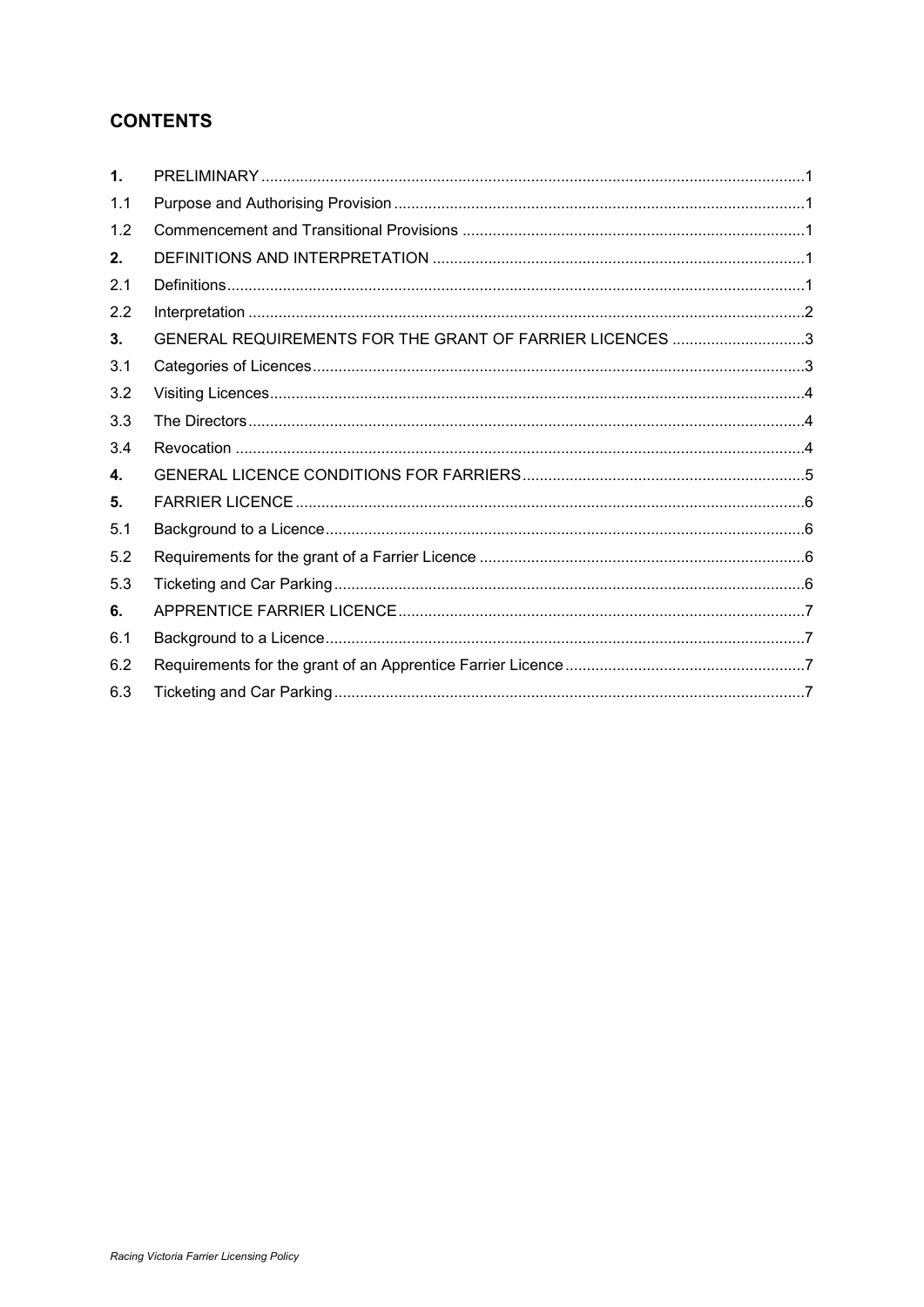### <span id="page-2-0"></span>**1. PRELIMINARY**

#### <span id="page-2-1"></span>**1.1 Purpose and Authorising Provision**

This Racing Victoria Licensing Policy (**Policy**) sets out the requirements that a person must satisfy to be granted a licence to shoe or plate horses for racing under AR 107 and the conditions upon which a person may hold a licence.

An updated copy of the Rules of Racing (**Rules**) can be located at the Racing Victoria Website – [www.racingvictoria.com.au](http://www.racingvictoria.com.au/)

#### <span id="page-2-2"></span>**1.2 Commencement and Transitional Provisions**

These Licence Rules come into operation and effect on and from 1 August 2019.

Unless otherwise provided for, all licences, permits, approvals, authorisations and any other rights or privileges granted under or pursuant to the Rules prior to 1 August 2019 are deemed to continue in full force and effect until their expiration.

## <span id="page-2-3"></span>**2. DEFINITIONS AND INTERPRETATION**

#### <span id="page-2-4"></span>**2.1 Definitions**

In this Policy:

**"Applicant"** means the applicant for a licence to shoe or plate horses for racing pursuant to this Policy.

**"AR"** means an Australian Rule of Racing.

**"Carnival Days"** means in relation to race meetings conducted by the:

- (a) Victoria Racing Club:
	- (i) Victoria Derby Day;
	- (ii) Melbourne Cup Day;
	- (iii) Oaks Day; and
	- (iv) Stakes Day;
- (b) Melbourne Racing Club: Caulfield Cup Day; and
- (c) Moonee Valley Racing Club: Cox Plate Day.

**"Criminal Record Check"** means a National Police Certificate or recognised equivalent.

**"Licensing Panel"** has the same meaning as in the Racing Victoria Rules of Racing.

**"LR"** means a Local Rule of Racing of Racing Victoria.

**"Policy"** means the Farrier Licensing Policy pursuant to the Rules of Racing of Racing Victoria.

**"Prospective Trainer Reference"** means a written reference from a licensed thoroughbred trainer who has a bona fide intention to employ the Applicant to shoe or plate horses engaged to run in a race or official trial.

**"Racing Disciplinary History Assessment"** means an assessment by Racing Victoria of an Applicant's racing disciplinary record in Victoria or other relevant jurisdictions as required. Relevant considerations in this assessment include, but are not limited to:

- (a) an Applicant's history of compliance with the Rules;
- (b) any penalties received by an Applicant for breaches of the Rules; and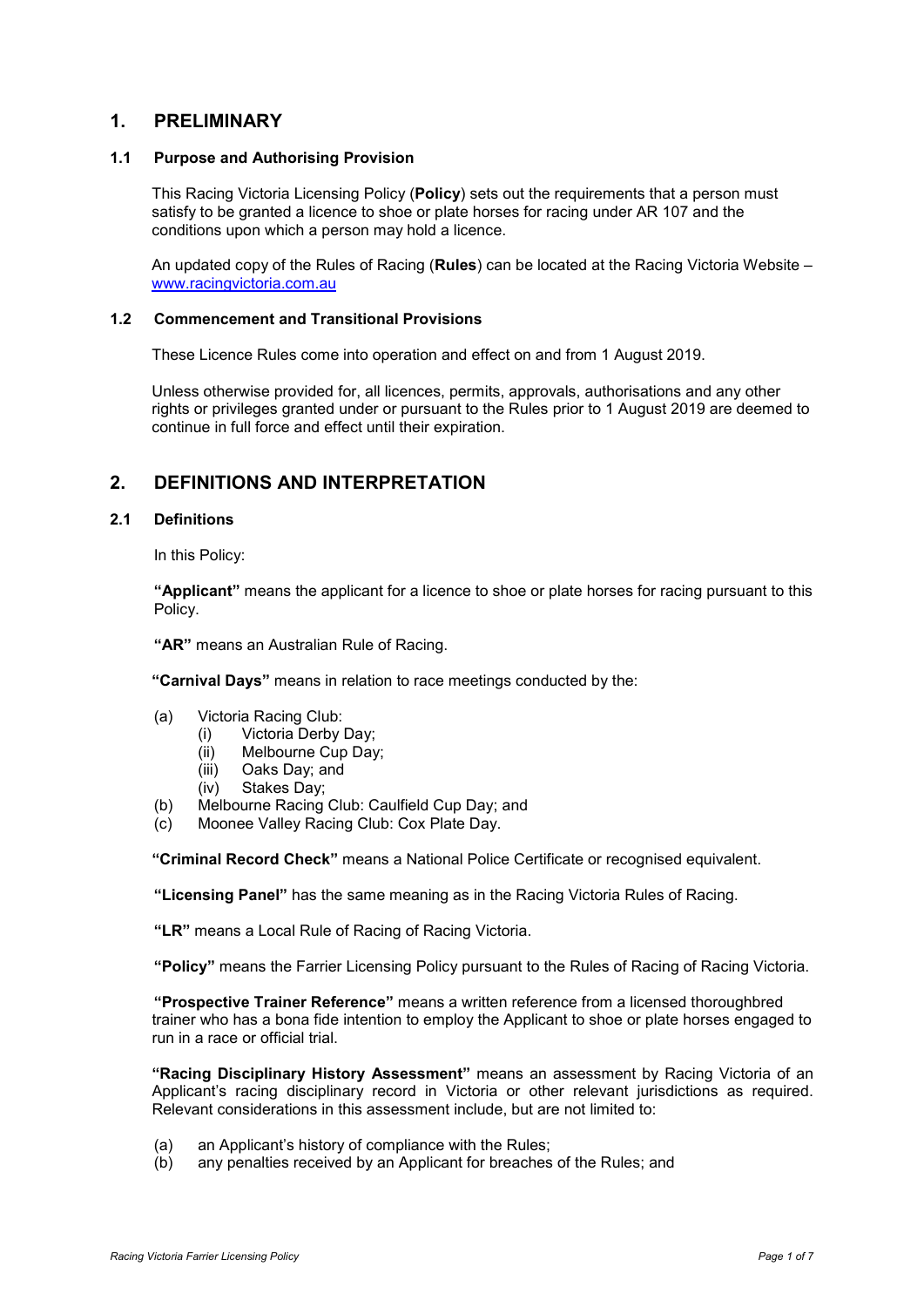(c) the existence of current charges against an Applicant or trainer and/or investigations into potential breaches of the Rules.

**"Work Reference"** means a reference provided in respect of an Applicant by a previous employer regarding the Applicant's standard of work in shoeing and plating horses and other relevant factors.

#### <span id="page-3-0"></span>**2.2 Interpretation**

Unless the context requires to the contrary, words and expressions used in this Policy have the meaning given to them in the Rules.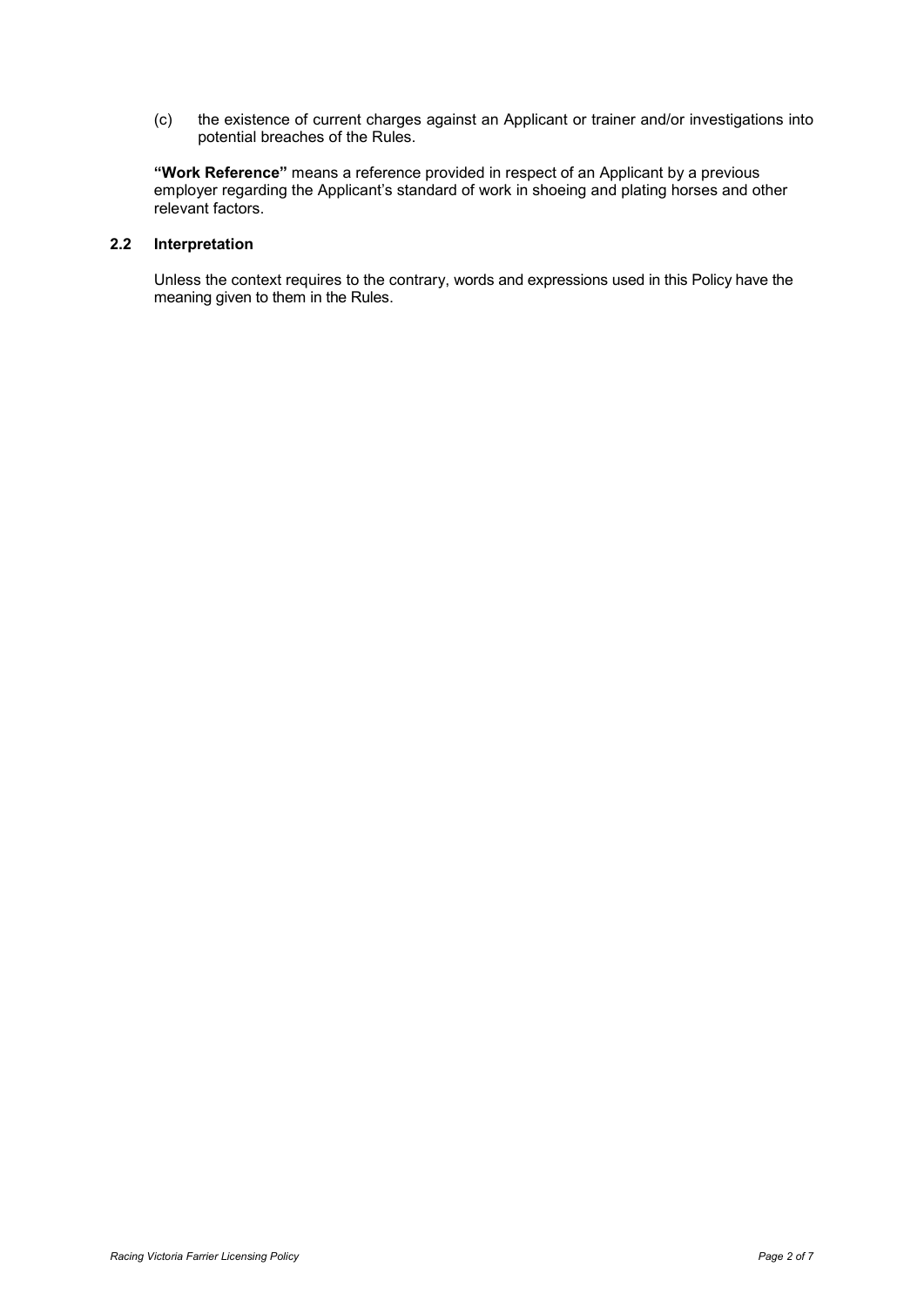## <span id="page-4-0"></span>**3. GENERAL REQUIREMENTS FOR THE GRANT OF FARRIER LICENCES**

In addition to any specific requirements set out in this Policy or in the Rules, it is a requirement for the grant of any Farrier licence that the person:

- (a) **Experience:** has the practical, pre-requisite experience reasonably required to carry on the vocation of a Farrier or Apprentice Farrier competently.
- (b) **Training:** has completed or is enrolled in the Certificate III Farriery Trade with a registered TAFE organisation.
- (c) **Skill:** has the ability necessary to carry on the vocation of a Farrier or Apprentice Farrier and has passed the training requirements.
- (d) **Age:** is at least 15 years of age.
- (e) **Suitability**: has satisfied Racing Victoria that he or she is suitable to hold a licence or registration in line with the 'Racing Victoria Suitability Policy', taking into account any fact(s) or matter(s) that it considers appropriate.
- (f) **Knowledge:** has a knowledge of the Rules of Racing relating to Farriers.
- (g) **Prescribed Forms:** 
	- (i) The Farrier Licence Application form, including its requirements; and
	- (ii) the Applicant must acknowledge and agree to be bound by this Policy and the Rules, and adhere to the specific "Licence Conditions" outlined in the Policy;

Where a Farrier is employed by Racing Victoria the following forms must also be completed:

- (iii) The Private Interest and Probity Declaration; and
- (iv) The Betting Declaration.
- (h) **Assessments**: has satisfied the following assessments:
	- (i) National Police Record Certificate;
	- (ii) Racing Disciplinary Record;
	- (iii) Telephone Interview with Racing Victoria; and
	- (iv) Knowledge of the Rules of Racing relating to Farriers.

#### <span id="page-4-1"></span>**3.1 Categories of Licences**

An application for the grant of a Farrier licence may be made for the following categories:

- (a) Farrier;
- (b) Visiting Farrier;
- (c) Visiting International Farrier;
- (d) Apprentice Farrier;
- (e) Visiting Apprentice Farrier;
- (f) Visiting International Farrier; and
- (g) any other category as Racing Victoria allows from time to time.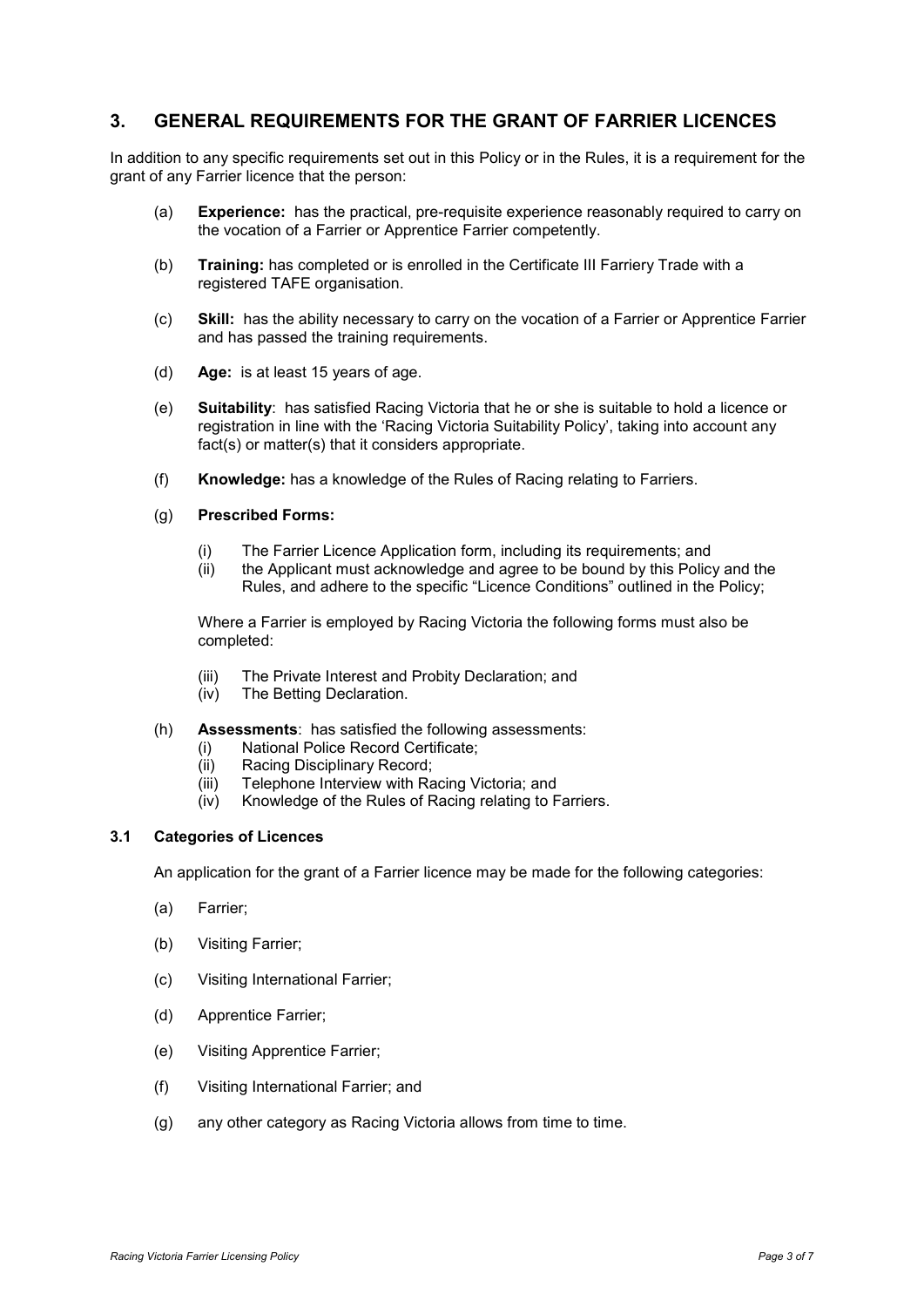#### <span id="page-5-0"></span>**3.2 Visiting Licences**

In addition to satisfying the "General Requirements for the Grant of Farrier Licences" as outlined in part 3 of this Policy or in the Rules, it is a requirement for the grant of any visiting licence to shoe or plate race horses that:

- (a) the person holds a current and active Farrier or Apprentice Farrier licence issued by his or her home-based Racing Authority; and
- (b) if the person's home-based licence expires, is cancelled, revoked or becomes inactive for any reason, any licence issued by Racing Victoria will cease immediately and as a consequence, he or she will not be licensed to shoe or plate throughbred racehorses for racing in any capacity within Victoria.

#### <span id="page-5-1"></span>**3.3 The Directors**

An application to the Directors for the grant or renewal of a farrier's licence must:

- (i) be in such form;
- (ii) provide such information; and

(iii) be accompanied by such fee, as is prescribed by the Directors from time to time and published in the Prescribed Fee Schedule.

The Directors of Racing Victoria may, in their discretion, impose additional licence conditions on any licence at any time. In addition, it may choose to exclude any of the requirements prescribed within this policy.

The Directors may, from time to time, prescribe educational and experience qualifications, or any other requirement as determined by Racing Victoria, which must be attained as a precondition to the grant of a licence to ride at race meetings.

Should an Applicant wish to seek relief from any requirement, the Applicant must apply in writing to Racing Victoria and outline the relief sought, and reasons for the request for relief.

The Directors, without giving any reasons, may:

- (a) refuse to grant a farrier's licence to shoe or plate horses for racing; or
- (b) grant a farrier's licence subject to such terms and conditions as the Directors think fit, including, but not limited to, restrictions regarding duration, locality or both.

#### <span id="page-5-2"></span>**3.4 Revocation**

The Directors may at any time revoke a farrier's licence including without limitation where the holder of the farrier's licence:

(a) is not actively using the farrier's licence; or

(b) ceases to meet the requirements to be granted a farrier's licence in accordance with the Rules.

#### **3.5 Expiration**

All farrier's licences expire on the 31 July next after issue, unless cancelled suspended or revoked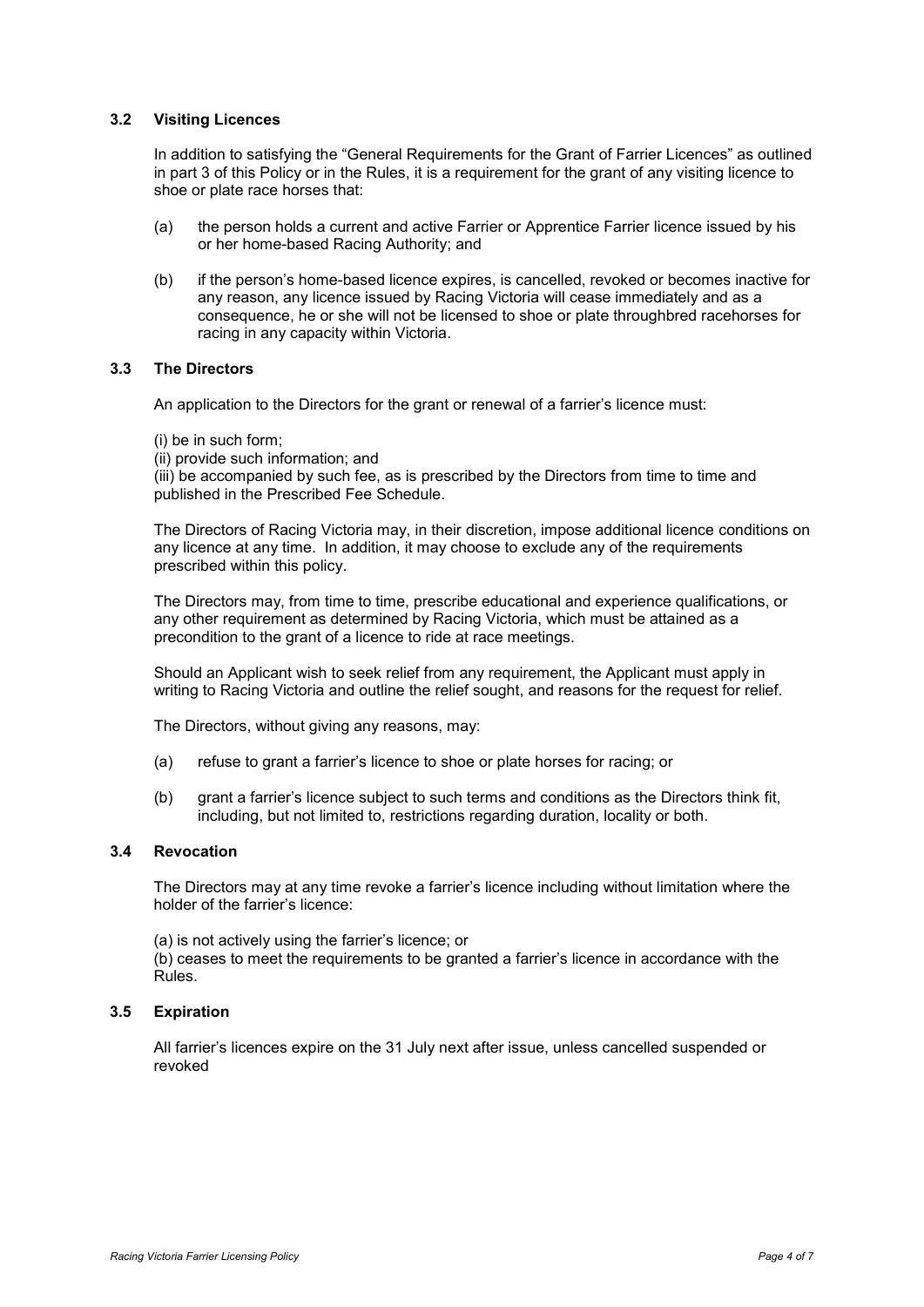## <span id="page-6-0"></span>**4. GENERAL LICENCE CONDITIONS FOR FARRIERS**

In addition to any obligations, requirements and conditions as provided by this Policy or the Rules, an Applicant must agree and acknowledge that, following the grant of a licence, the conditions set out below will apply:

#### (a) **Role of a licensed farrier in accordance with LR 47A:**

Horses to be attended by licensed farrier:

- (1) Unless otherwise authorised by the Stewards, horses engaged to run in a race or official trial must arrive at the Course having been shod or plated by a licensed farrier or his or her registered employee.
- (2) The Stewards may authorise exceptions under sub-rule (1) either:
	- a. on an ad hoc basis; or
	- b. by registering certain persons in accordance with AR 107 to shoe horses presented for races or official trials under such conditions or for such period of time as the Stewards see fit.

(3) Any horse that has been shod or plated under sub-rule (2) of this rule must be presented for inspection to the farrier's supervisor, or any other person appointed by the Stewards, upon arrival at the Course.

(4) Any person who breaches any part of this Policy or who causes any part of this Policy to be breached may be penalised by the Stewards.

- (b) **Inherent Requirements:** has the inherent physical and mental traits required to carry on the vocation of a farrier.
- (c) **Intent:** intends to shoe or plate horses in Victorian races on a regular basis.
- (d) **Permission to Train:**

**Restricted Trainer:** A Farrier licence-holder is eligible to make application for the grant of a Restricted Trainer's licence, subject to meeting the Trainer licensing requirements set out under the Rules and Racing Victoria's Trainer Licensing Policy.

**Pre-Trainer:** A Victorian Farrier licence-holder is eligible to make application for the grant of a Pre-Trainer's licence, subject to meeting the Trainer licensing requirements set out under the Rules and Racing Victoria's Trainer Licensing Policy.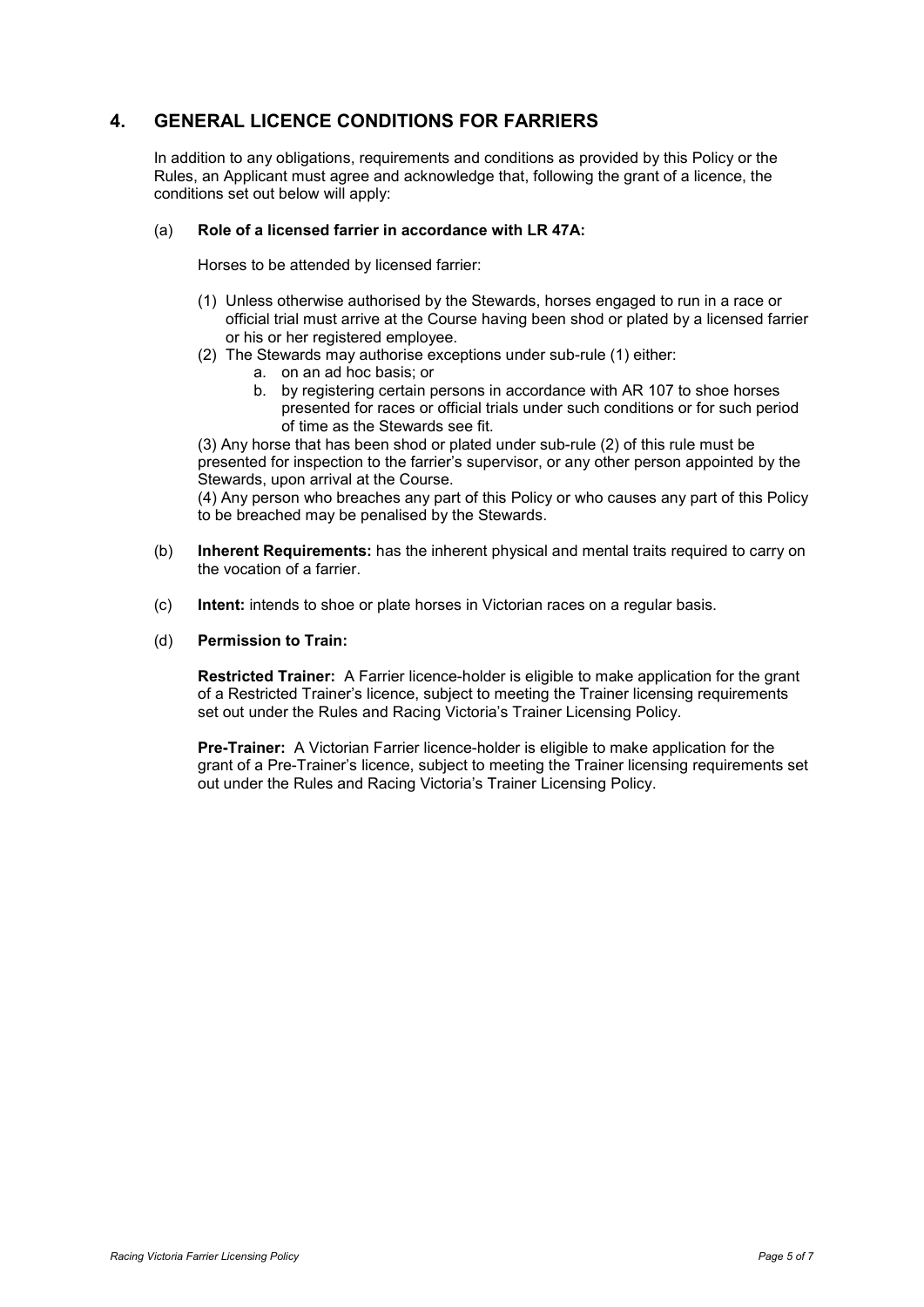## <span id="page-7-0"></span>**5. FARRIER LICENCE**

(Including Visiting and Visiting International Farrier Licence)

#### <span id="page-7-1"></span>**5.1 Background to a Licence**

The Farrier Licence (**Farrier Licence**) is granted to professional Farriers. A holder of a Farrier Licence has no restrictions or limitations as to where he or she can shoe horses for races, and is eligible for annual entitlements and benefits.

#### <span id="page-7-2"></span>**5.2 Requirements for the grant of a Farrier Licence**

In addition to satisfying the "General Requirements for the Grant of Farrier Licences" as outlined in part 3 of this Policy, it is a precondition to the grant of a Farrier Licence that the Applicant:

- (a) Experience: has completed a Farrier Apprenticeship
- (b) Criteria: has attained the Certificate III Farriery Trade qualification in accordance with the Animal Care and Management Training Package (or recognised equivalent qualification).
- (c) Work References*:* The Applicant must provide one (1) Work Reference (in writing) to the satisfaction of Racing Victoria.
- (e) Prospective Trainer Reference*:* The Applicant must provide one (1) Prospective Trainer Reference (in writing) to the satisfaction of Racing Victoria.

#### <span id="page-7-3"></span>**5.3 Ticketing and Car Parking**

Subject to ongoing compliance with the terms and conditions of his or her Farrier Licence, a Farrier Licence-holder (including visiting) receives for the period of the Farrier Licence, the following annual entitlements and benefits:

(a) Ticketing: Raceday Service Identification Card (permitting access to all Horse Areas whilst on official duties, and General Public Areas):